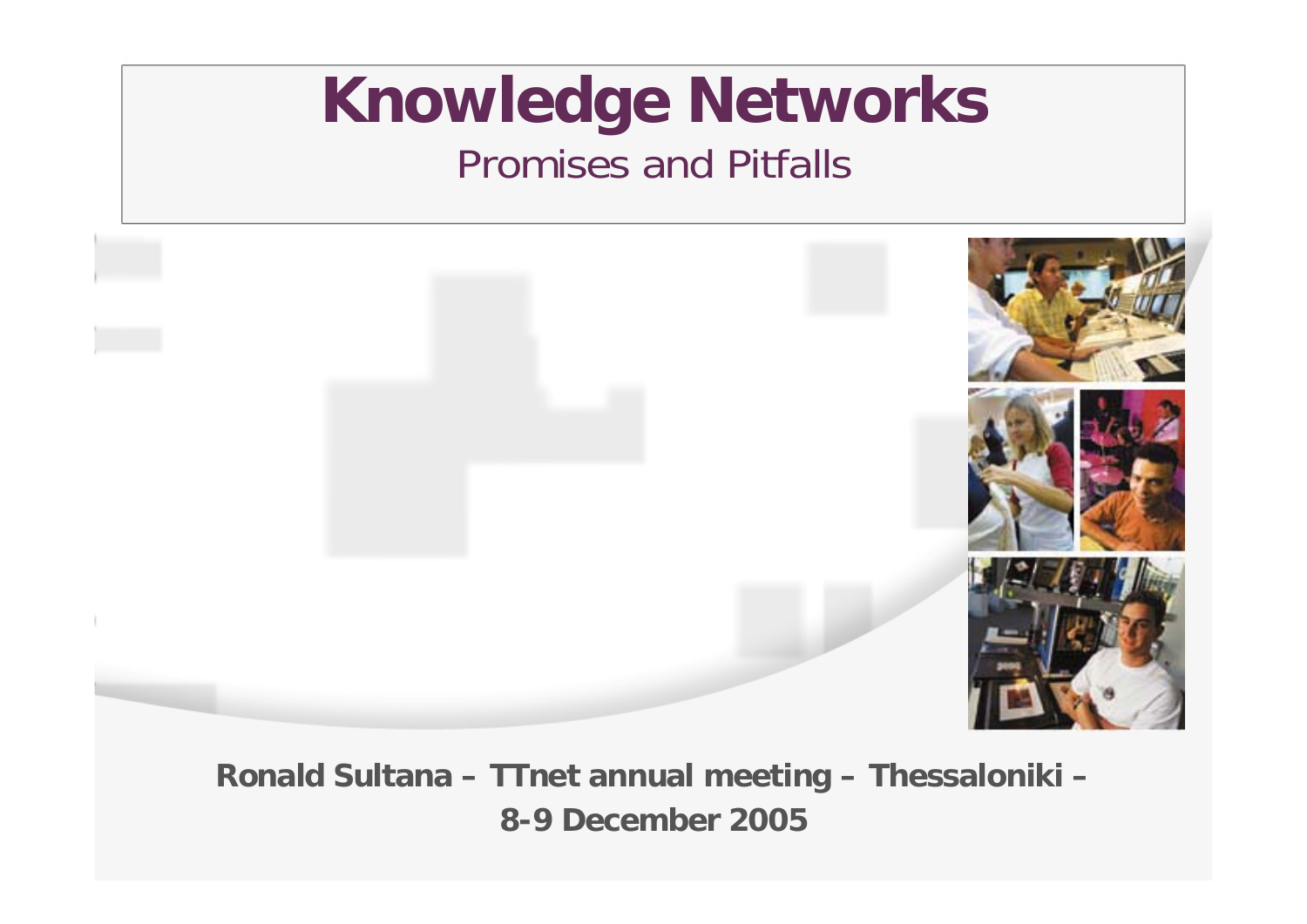# **Key points**

- TTnet as a 'knowledge network': the broader context
- •Why networks?
- What is a knowledge network?
- •Identity / characteristics of a knowledge network
- •Characteristics of successful networks
- TTnet: adopting a North/South dimension?

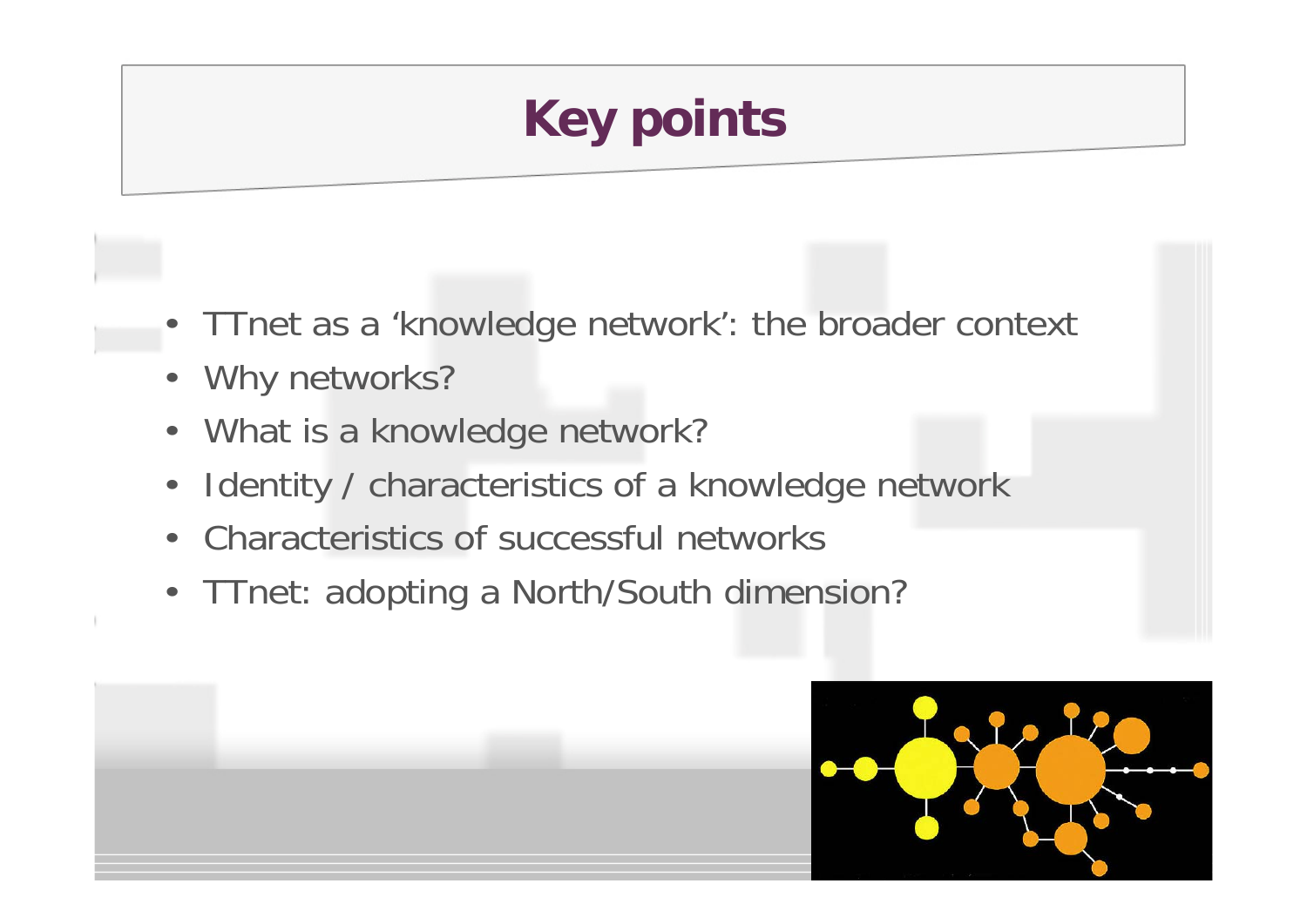### **Increasing popularity of knowledge networks**

KNs as an effective policy development strategy KNs makes good use of complementarity and economies of scale KNs facilitate capacity-building strategies KNs support transfer of knowledge and know-how

#### •**At EU level:**

- the Open Method of Coordination
- peer learning activities
- knowledge clusters

#### •**In a global perspective:**

- policy development in a north/south perspective
- donors stimulate creation of KN, sponsor initial activities, offer a communications infrastructure

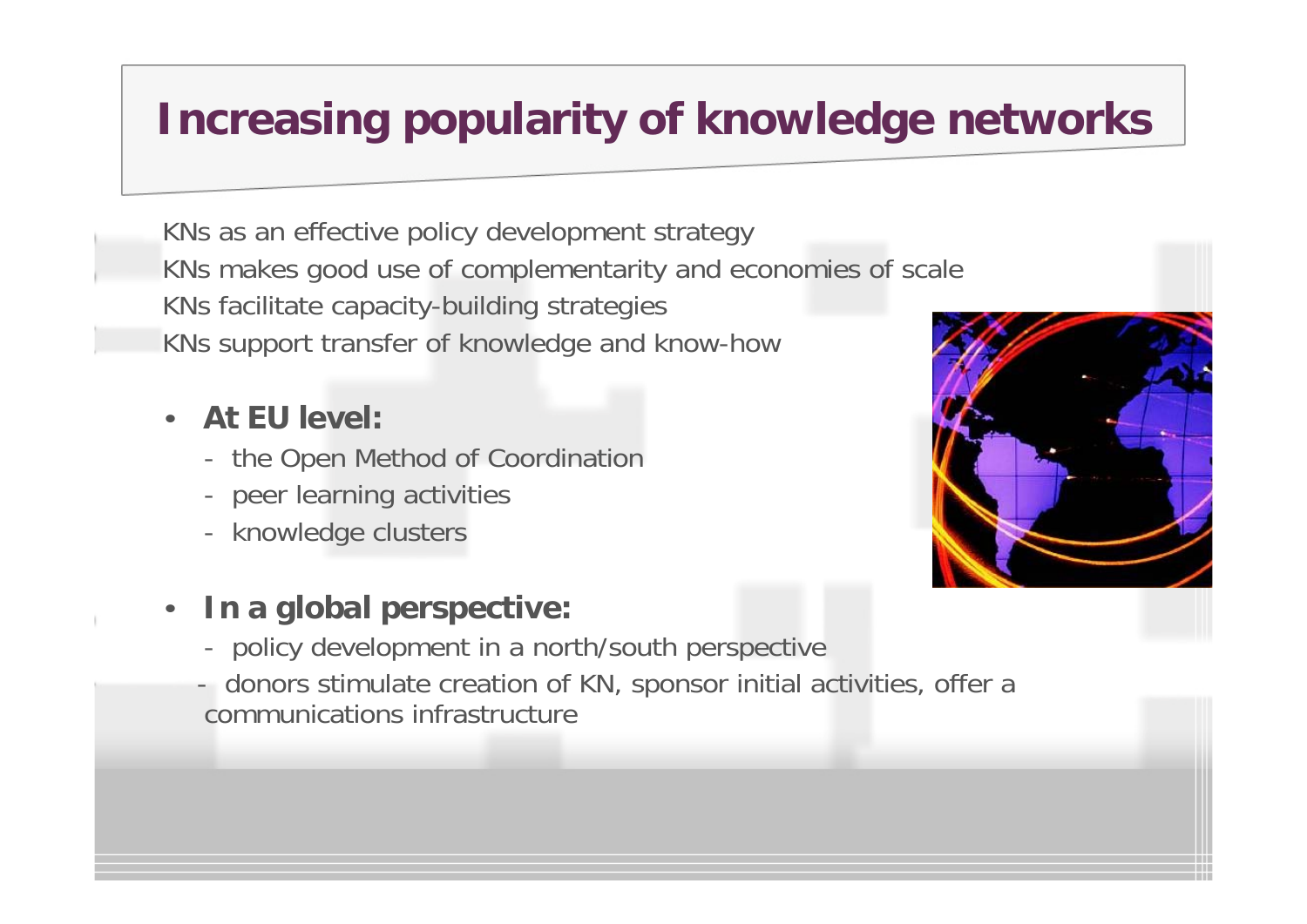## Some network types

- •**'Policy communities'**
- •**'Transnational advocacy networks'**
- •**'Epistemic communities'**

**TTnet: an 'embedded knowledge network'**



as an institution that possesses authority because of its publicly acknowledged track record for addressing VET issues – hence validating sets of norms and practices.

**TTnet as a source of inspiration for policy makers**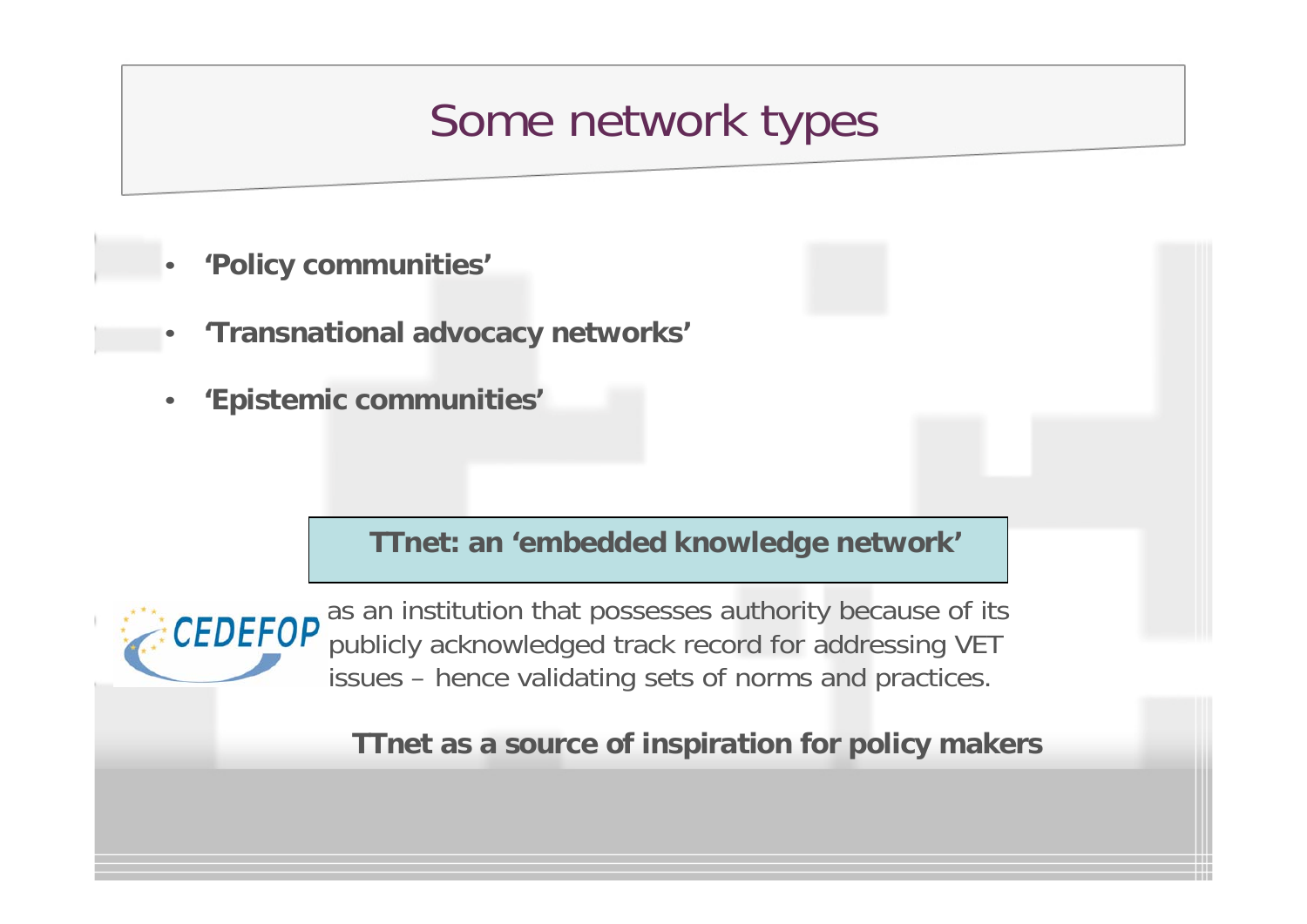## **Knowledge networks function as:**

- an information exchange network
- a network coordinating research priorities and projects; and
- a research policy consultation network.

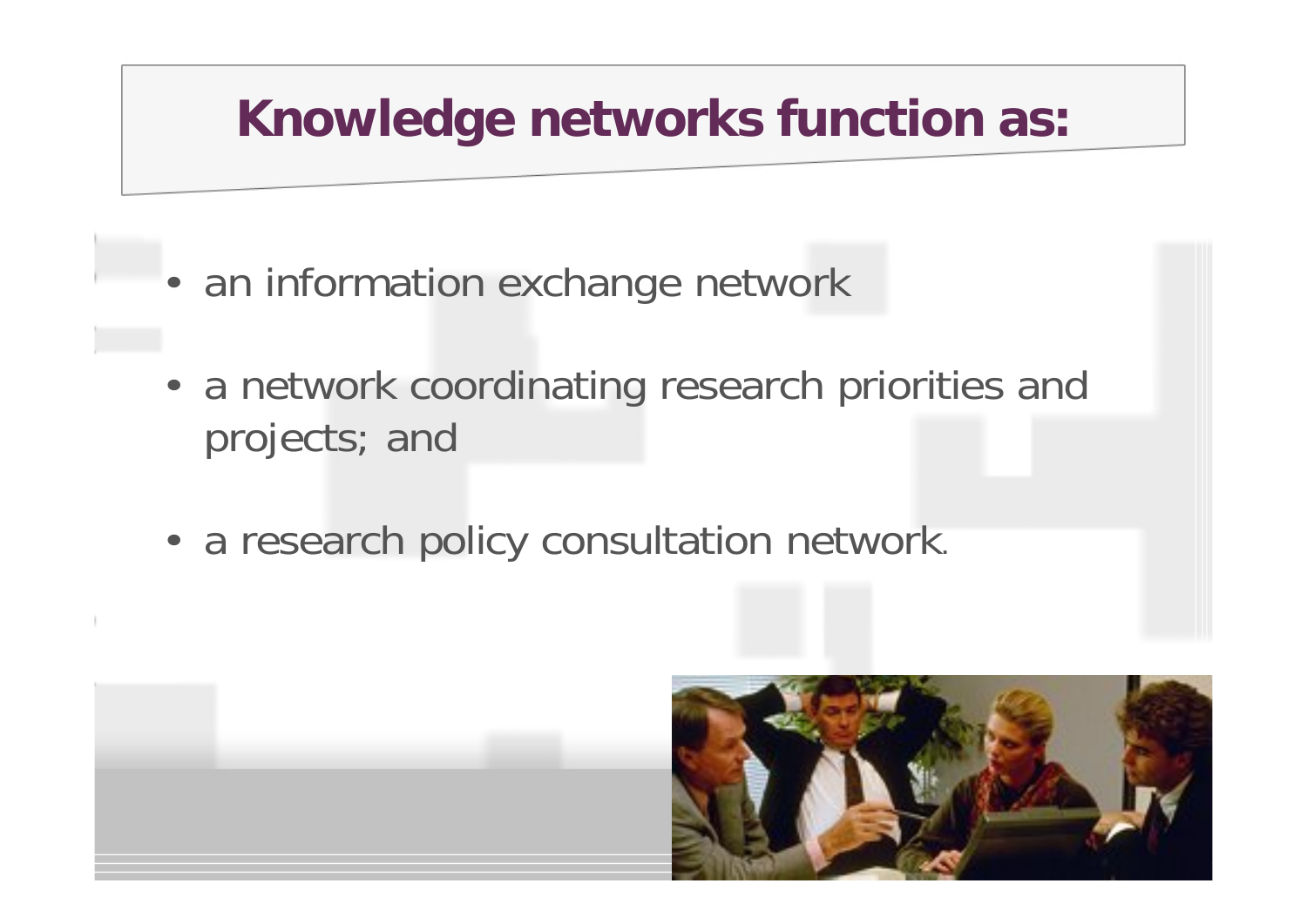# **Knowledge networks serve as…**

- • A platform for knowledge sharing
- •A platform for policy learning

#### **Can lead to form**

- •a Community of inquiry…
- •Invisible colleges…

- Ideas are exchanges among groups of like-minded actors - Collaborative research is planned and conducted

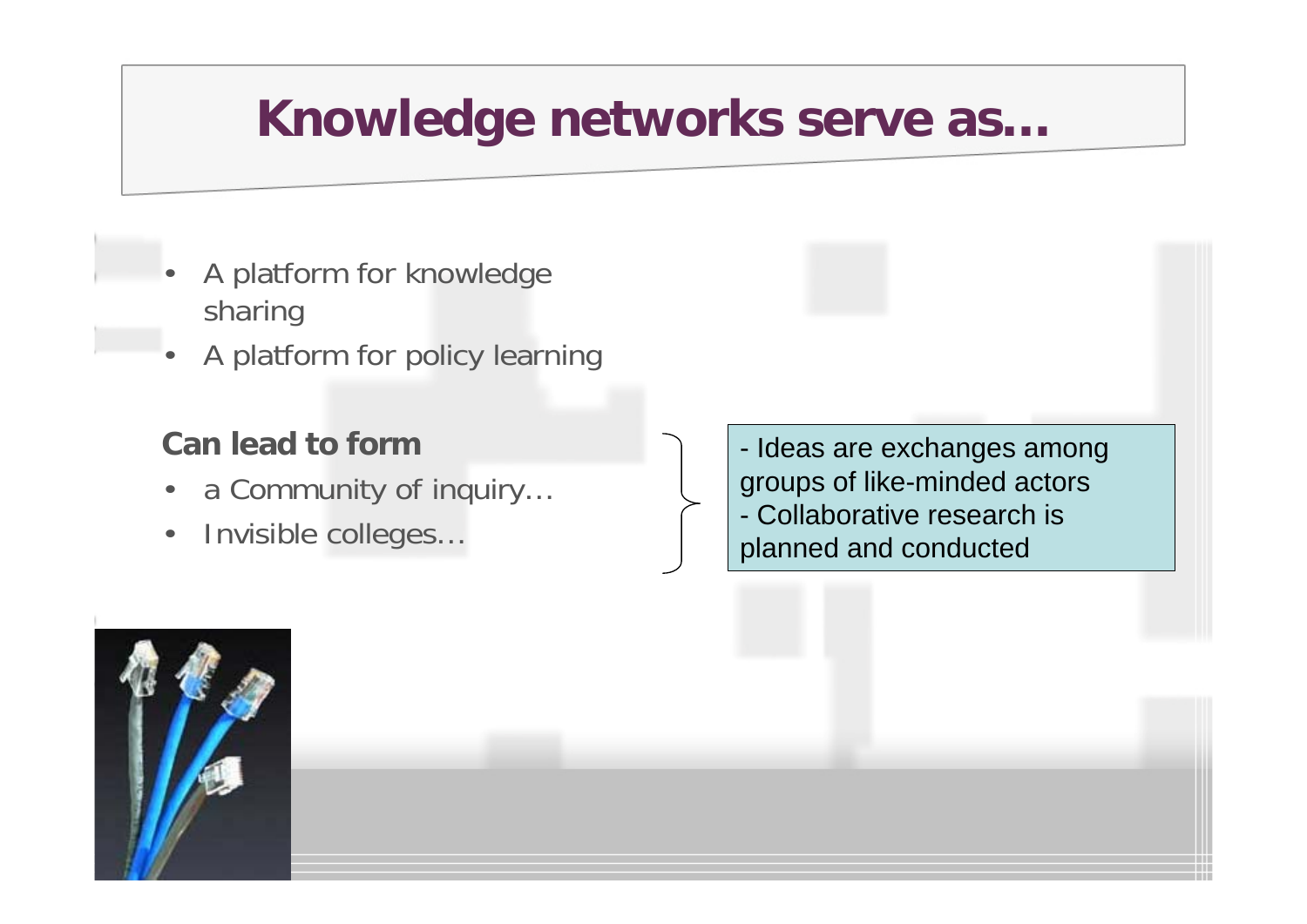## Networks: the sum greater than the parts

- A network amplifies and disseminates ideas, research and information to an extent that could not be achieved by individuals or institutions alone.
- Moreover, a network mutually confers legitimacy and pools authority and respectability in a positive-sum manner.

**A network can often be greater than Its constituent parts.**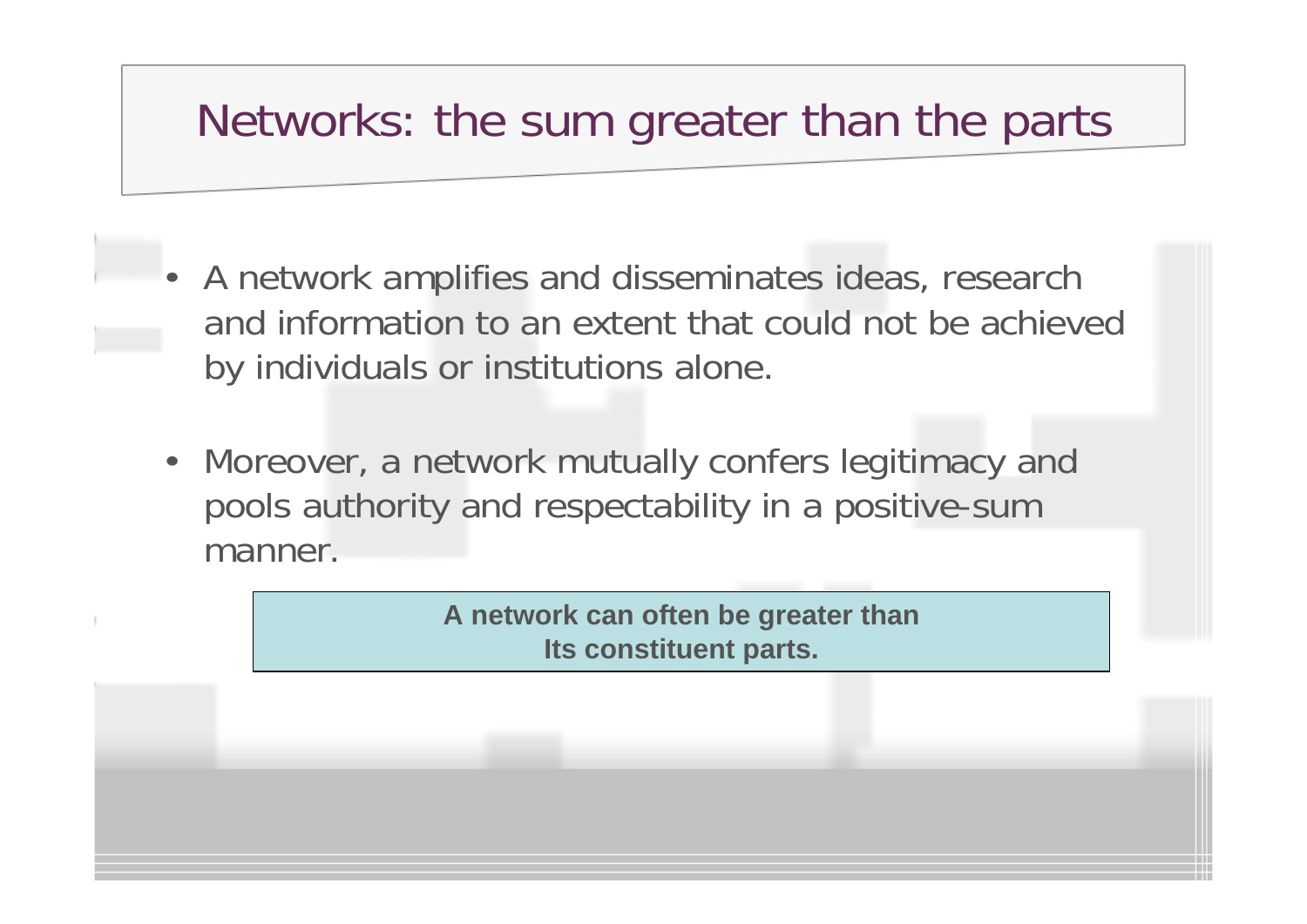## **Why networks?**

"To gain more efficient use of internal resources through access to external resources"

#### **Motivating factors:**

- •Quest for personal and organisational learning
- •Need to gain critical mass
- Observed or perceived synergies with other entities
- •Desire to gain credibility
- •Desire to find and develop new projects



 **Individual network members will remain active if they perceive that the network's activities have added value to their own work**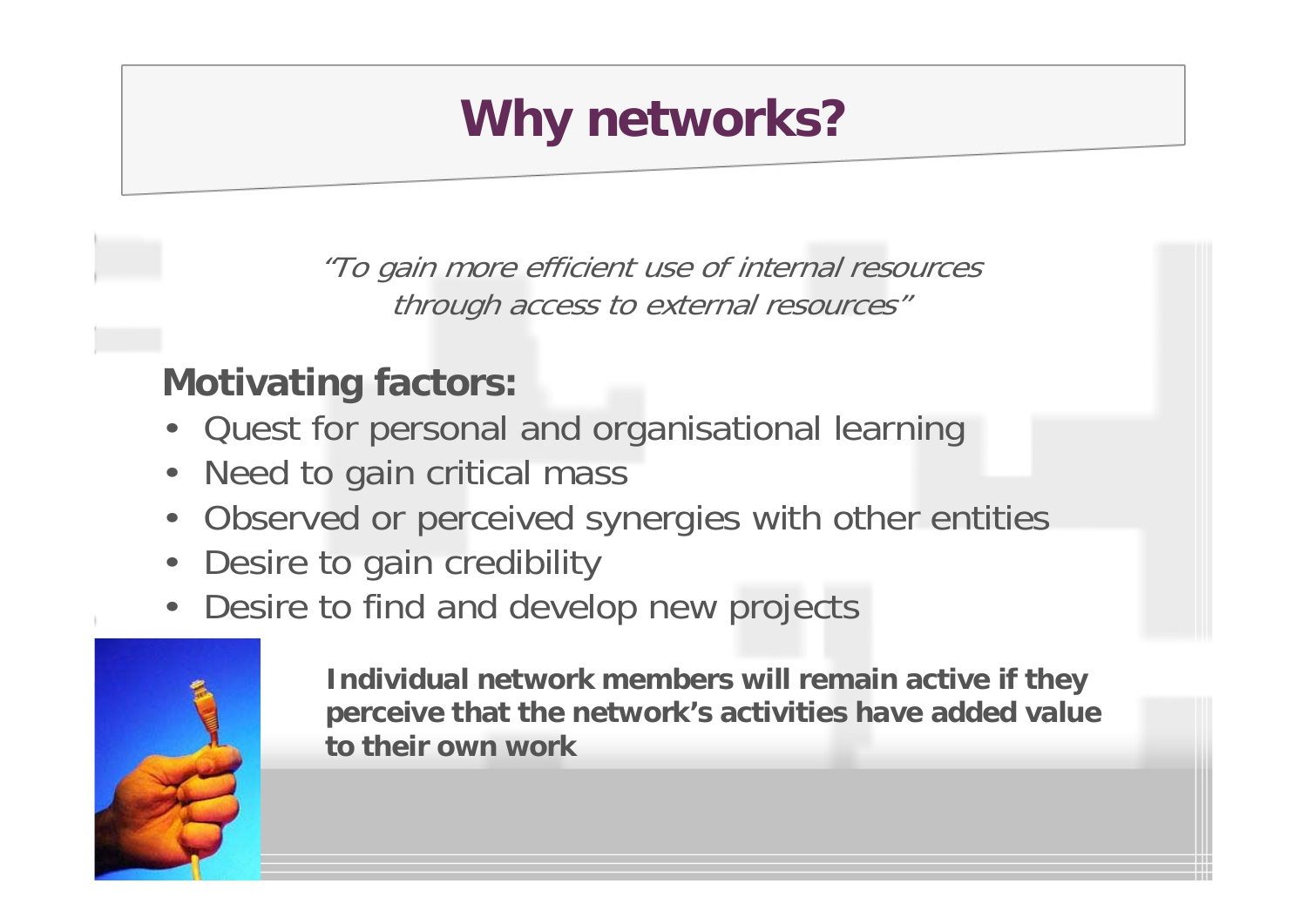### **Identity/characteristics of a knowledge network**

#### •**Balance between:**

- -- *Goal-orientation*: planning and execution strategies for working towards realistic goals
- -Preserving a *culture of informality* (a distinguishing feature from other forms of organisation)
- $\bullet$  **Knowledge networks therefore:**
	- resemble a family, but
	- with a structure of professionalism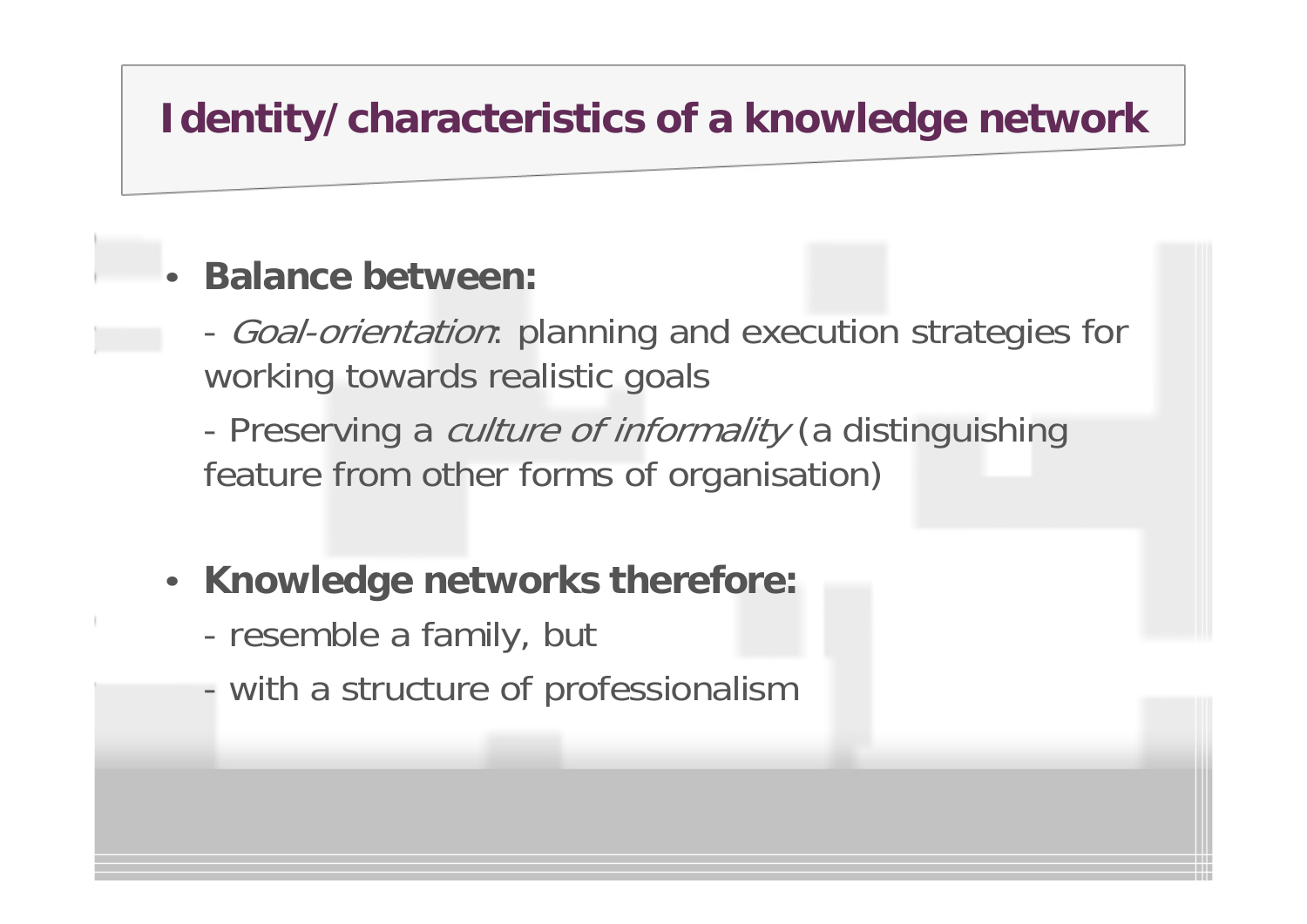### **What makes a network successful?**

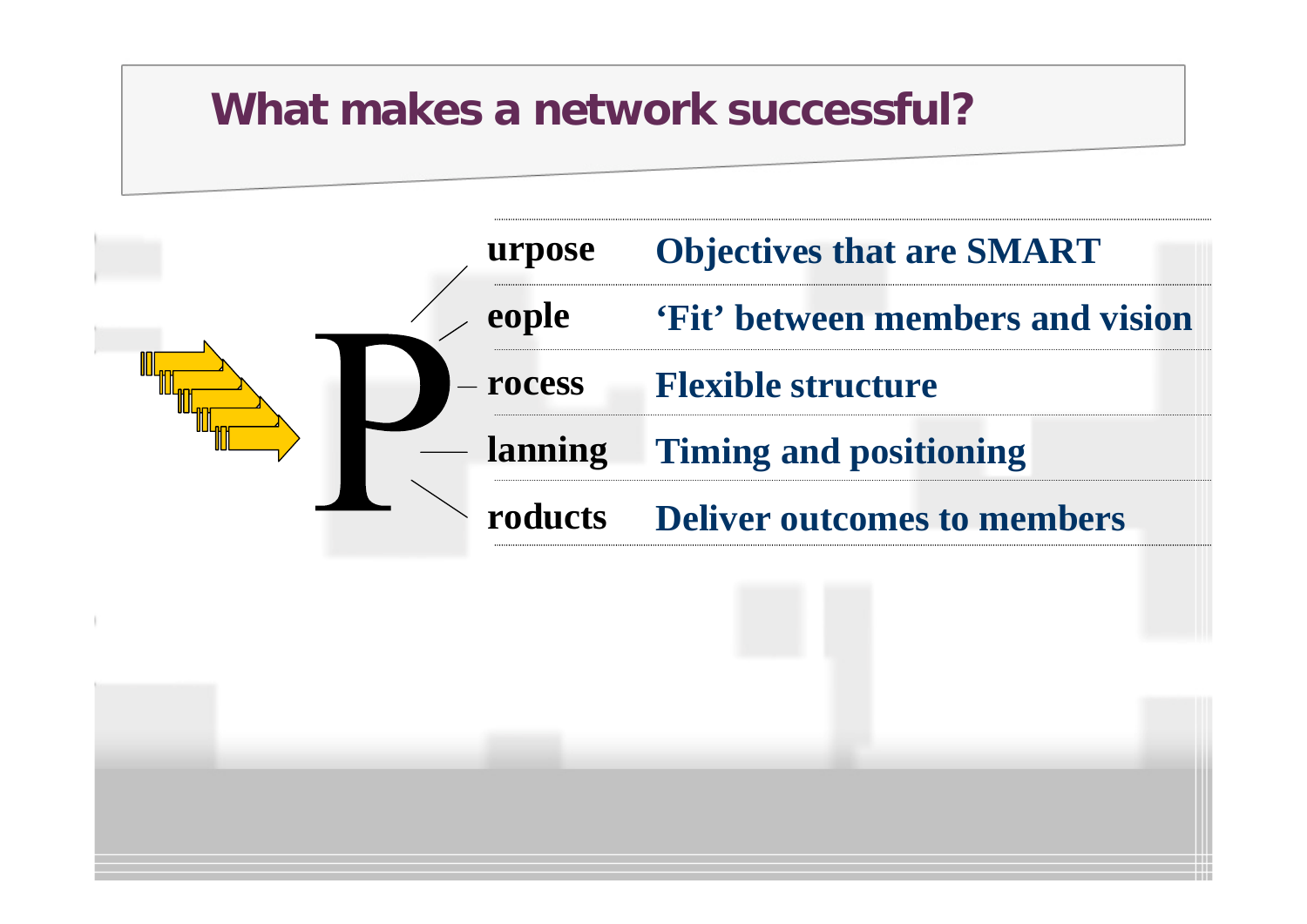# 4 principal guidelines:

1. Establish a strong common focus around a concrete, widely shared problem or goal [sufficiently concrete to encourage new members to join; flexible enough to permit new members to contribute to the ongoing formulation &

refinement of objectives]

2. Plan for mid-term evaluation at the project startup [e.g. criteria on which network is to be judged]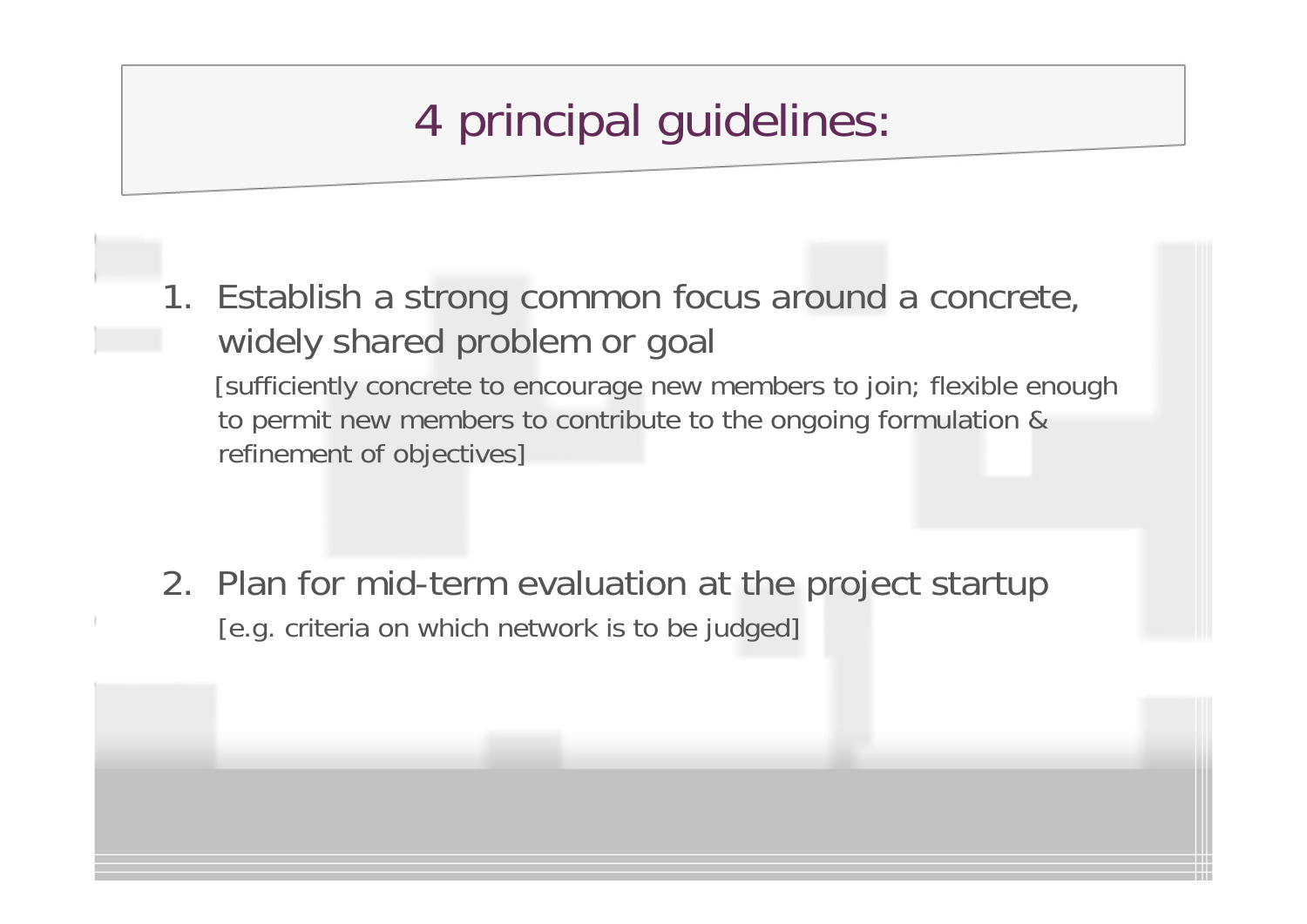# 4 principal guidelines / ctd…

- 3. Set up a formal governance structure with transparent decision-making procedures [no single group hijacks or dominates agenda]
- 4. Plan realistic strategies for working towards solutions, while preserving a culture of informality [without preparation, networks break down, or benefit small core groups of active members only…

culture of informality is essential to create commitment and a feeling of shared identity and ownership…]